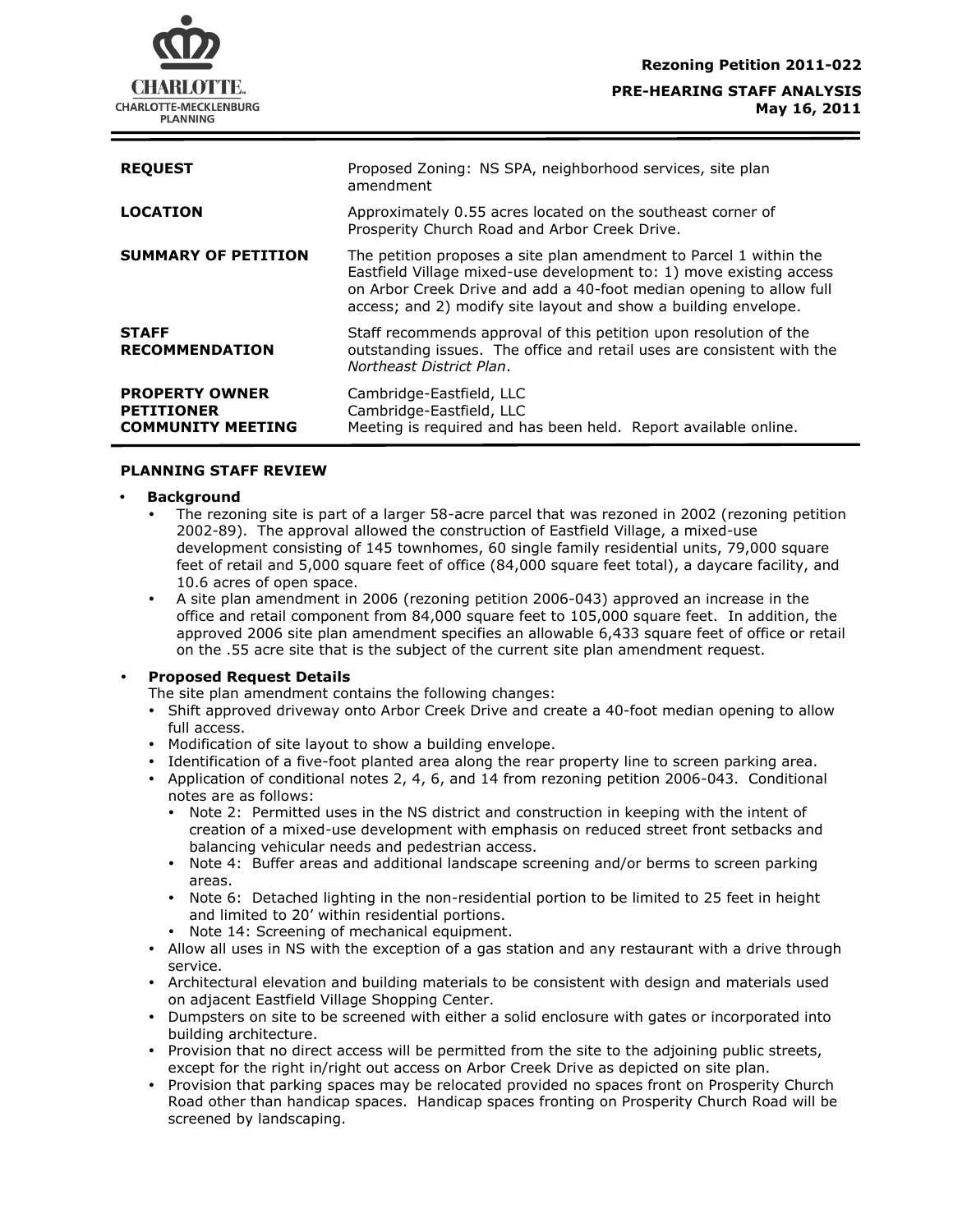# **Existing Zoning and Land Use**

The site is currently undeveloped and surrounded by a mix of retail/office, residential, institutional, and undeveloped acreage on properties zoned NS, MX-2, R-3, R-8MF(CD) and Inst(CD).

# **Rezoning History in Area**

Recent rezonings approved in the area include: Rezoning Petition 2007-011 rezoned approximately 24 acres on the south side of Eastfield Road north of Foggy Meadow Road from R-3 to MX-1 and Inst(CD) to accommodate 85 single family homes and a daycare. Rezoning Petition 2008-081 rezoned approximately 9 acres located on the northeast corner of Ridge Road and Prosperity Church Road from R-3 to NS and UR-2(CD) to allow the construction of 19,320 square feet of retail and up to 43 townhomes.

- **Public Plans and Policies**
	- The *Northeast District Plan (1996),* as amended by Rezoning Petition 2006-43 (SPA), recommends office or retail.
	- The proposed office or retail use is consistent with the *Northeast District Plan*.

**DEPARTMENT COMMENTS** (see full department reports online)

- **Charlotte Area Transit System:** No comments received.
- **Charlotte Department of Neighborhood & Business Services:** No issues.
- **Charlotte Department of Solid Waste Services:** No issues.
- **Charlotte Department of Transportation:**
	- **Vehicle Trip Generation:** The petition will allow a wide range of trip generation based on the existing and proposed zoning classifications.
	- **Connectivity:** This site plan amendment will modify the existing driveway to allow full access on Arbor Creek Drive.
- **Charlotte Fire Department:** No issues.
- **Charlotte-Mecklenburg Schools:** This site plan amendment will not impact the number of students attending local schools.
- **Charlotte-Mecklenburg Storm Water Services:** No issues.
- **Mecklenburg County Land Use and Environmental Services Agency:** No issues.

## **ENVIRONMENTALLY SENSITIVE SITE DESIGN** (see full department reports online)

- **Site Design:** The following explains how the petition addresses the environmentally sensitive site design guidance in the *General Development Policies-Environment*.
	- This site meets minimum ordinance standards.

## **OUTSTANDING ISSUES**

- The petitioner should:
	- 1. Amend Note 1 to specify proposed zoning as NS SPA.
	- 2. Specify the maximum square footage and uses permitted.
	- 3. Show potential location of dumpster/recycling.
	- 4. Specify the building materials/architectural standards referenced.
	- 5. Conditional Note 3 references Notes 2, 4, 6 and 14 from the previously approved site plan. Spell out these notes on the proposed site plan (as opposed to just referencing) and do not refer to the 2006-043 rezoning. In addition, referenced Note 2 being spelled out needs to be amended to indicate that all permitted uses in the NS district will be allowed except a gas station or any restaurant with a drive through service.
	- 6. Remove Conditional Note 4 that separately references prohibiting a gas station and any restaurant with a drive through service, as this statement will be integrated into another note per Outstanding Issue #5 above.